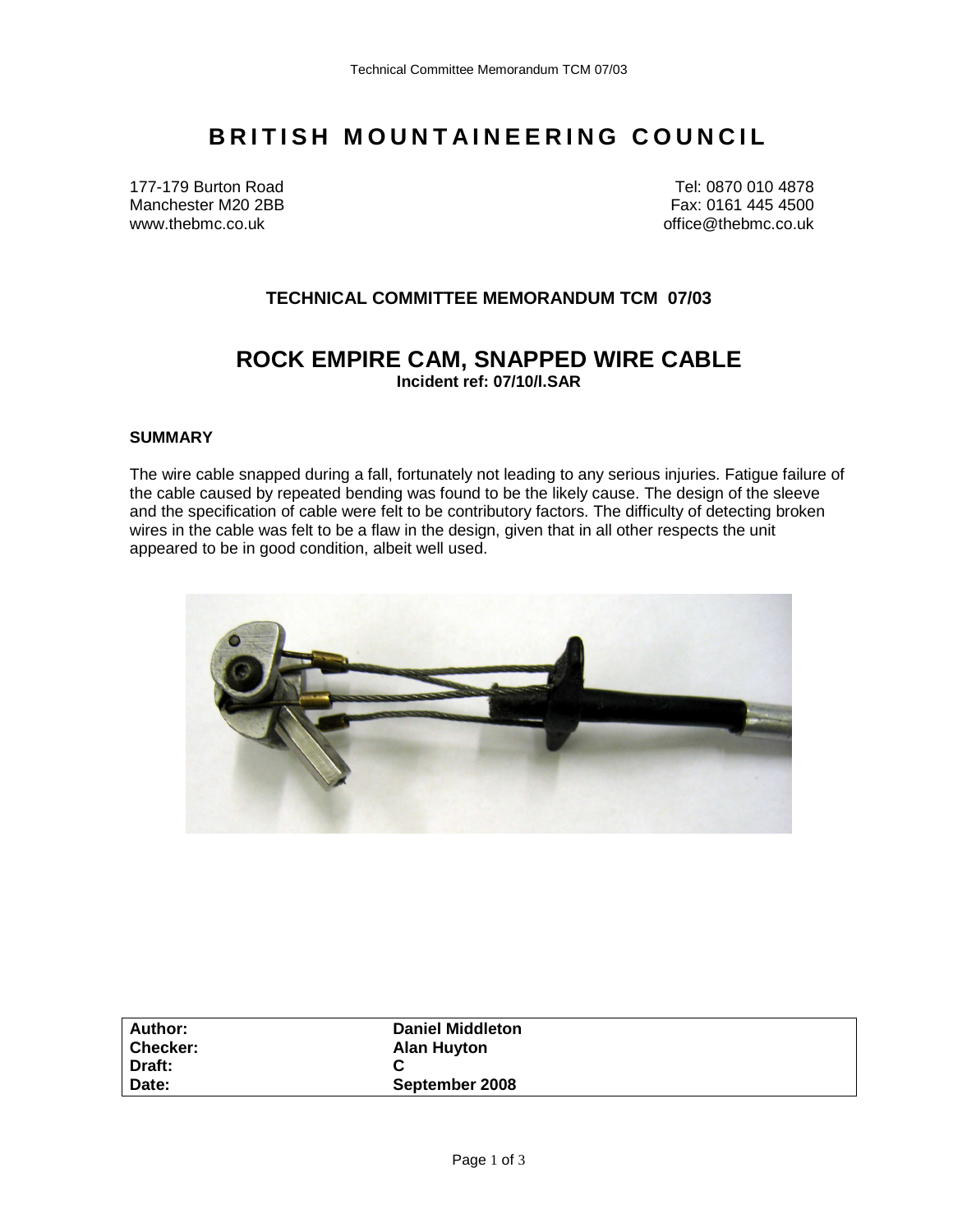### **1. INTRODUCTION**

Whilst climbing at Bosigran in Cornwall, the user fell from about 2m above his last piece of protection. This protection was a Rock Empire cam, size 1, placed in a parallel-sided crack. The stem of the device was orientated in line with the expected load. The device failed, leading to a fall of approximately 16m. Very fortunately, no major injuries were sustained as a result of the fall. The head of the unit was retrieved, still in place in the crack. The sling and stem part were found, still attached to the climbing rope, on the ground.

Following the incident, the user sent the unit to the BMC for investigation, reporting that the device was 5 years old and in good condition as far as they were concerned. There are some similarities with a previously reported failure of a device with a similar design.<sup>1</sup>

#### **2. EXAMINATION**

The orange sewn-in sling was marked with the manufacturer (Rock Empire), the notified body (CE0123) and the number 1731 or 1781 on a white tag. The white tag was also marked with the number 1, giving the size of the unit.



The initial impression when examining the unit was that it was well used, but generally in a good condition for its reported age.

Examination of the cam surfaces revealed minor surface scratching but no major deformities. The other metal components such as the trigger wires and solid stem also appeared to be in good condition, with no evidence of corrosion or a general lack of care by the user. The cams rotated freely about their axle, and were smoothly returned to their original position by their springs.

The wire cable was broken fairly cleanly at the junction between the cable and the solid stem. The wire cable shows no evidence of corrosion or damage other than at the break. Viewed end on, the remaining wire is located centrally and evenly inside the stem. No wire strands appear to have come free from the swaged socket.

Looking in more detail at the wire cable, it has a nominal diameter of 4mm, and appears to be manufactured from a stainless steel alloy. The cable specification is 7x7 (6/1) RH OL SWC. This means that each strand contains 7 individual wires, and in this construction 6 strands are wrapped around a seventh used as a central core.

The black plastic sleeve covering the wire stem was indented and scuffed. The orange sewn-in sling was in a good condition.